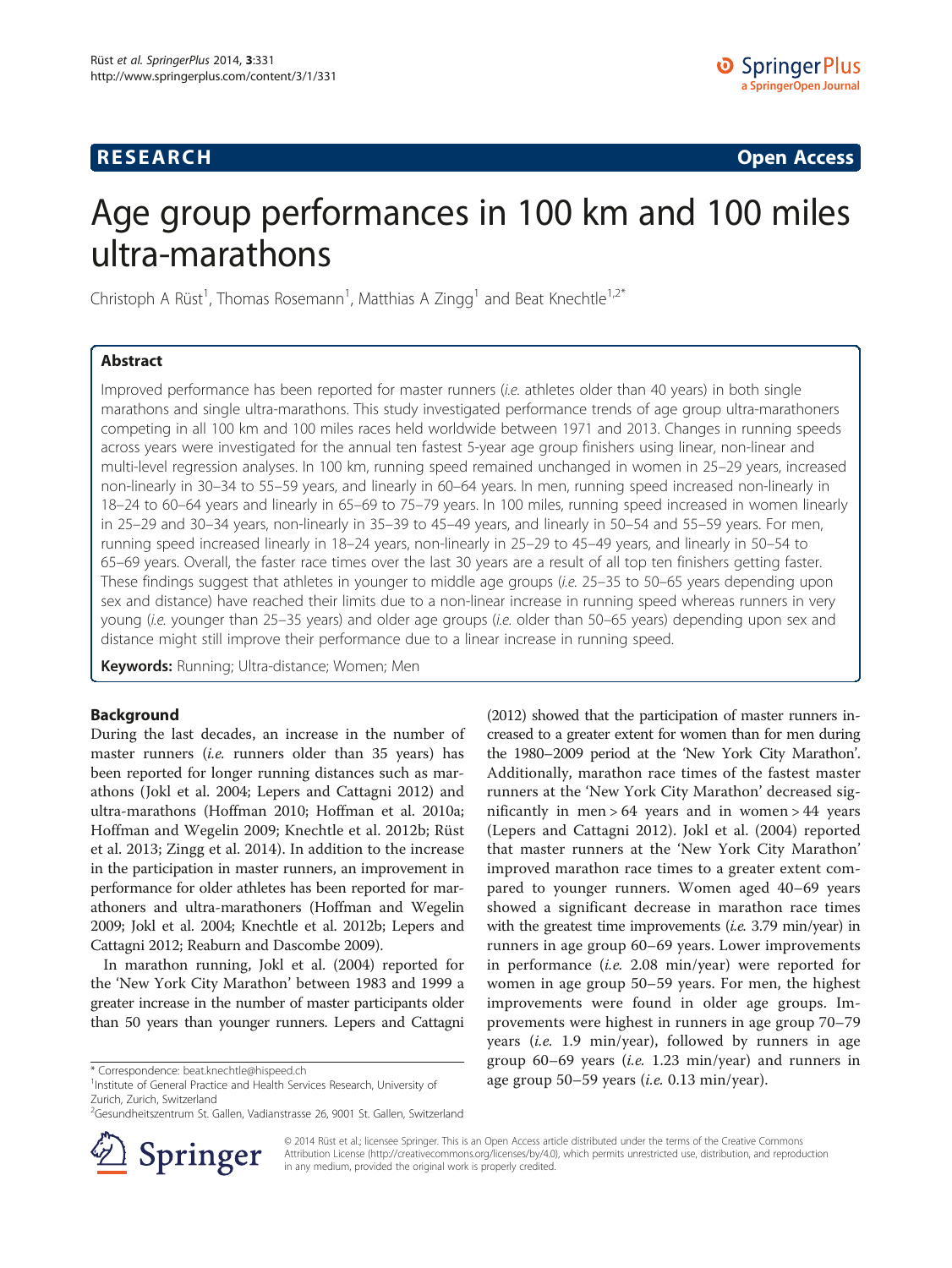Ultra-marathons are mainly held as 100 km (Cejka et al. [2014;](#page-9-0) Knechtle et al. [2012b](#page-10-0)) and 100 miles (Hoffman [2010](#page-10-0); Hoffman et al. [2010b](#page-10-0); Hoffman and Wegelin [2009\)](#page-10-0) ultramarathons. Similarly to the findings for the marathon distance, the percentage of finishers decreased in age groups 18–29 and 30–39 years and increased in age groups 40–49 and 50–59 years in ultra-marathons such as the '100 km Lauf Biel' held in Switzerland (Knechtle et al. [2012b](#page-10-0)). It has been observed that the number and the mean age of finishers increased for 100 miles ultra-marathons such as the 'Western States 100-Mile Endurance Run' in the USA (Hoffman and Wegelin [2009\)](#page-10-0). The increase in the mean age in 100 miles ultra-marathoners was due to a growth in participation of women > 40 years and men > 50 years (Hoffman and Wegelin [2009](#page-10-0)). Regarding these two examples of ultra-marathon running races, it seemed that the changes in performance across the years were different between 100 km and 100 miles ultra-marathoners. In the '100 km Lauf Biel', running performance of the top ten overall decreased between 1998 and 2010 in men while it remained stable in women (Knechtle et al. [2012b](#page-10-0)). In contrast, in the 'Western States 100-Mile Endurance Run' in the USA, the top five women overall and the top five women in age groups 30–39 years and 40–49 years improved race times over the 1974–2007 period (Hoffman and Wegelin [2009](#page-10-0)).

The rapid increase of the ultra-running phenomenon worldwide (Freund et al. [2012](#page-9-0); International Association of Ultrarunners, [www.iau-ultramarathon.org;](http://www.iau-ultramarathon.org) Schütz et al. [2012\)](#page-10-0) is intriguing and it is of interest to examine how elderly runners > 35 years are implicated. A problem of the mentioned studies was the use of linear analyses to investigate a potential change in running performance. A linear change  $(i.e.$  a linear increase in running speed) would mean that performance would improve infinitely during the next decades and centuries. However, sport as a whole shows generally a non-linear improvement (Reinboud [2004\)](#page-10-0).

Previous studies investigated participation and performance trends in runners and ultra-runners in single races (Jokl et al. [2004](#page-10-0); Lepers and Cattagni [2012](#page-10-0); Hoffman [2010](#page-10-0); Hoffman and Wegelin [2009;](#page-10-0) Knechtle et al. [2012b](#page-10-0)), a series of races within a country such as Germany (Leyk et al. [2007](#page-10-0)), or a race series held within a continent such as North America (Hoffman et al. [2010b](#page-10-0)). However, it is not known whether the reported trends were restricted to a specific race or a specific area. So far, data of worldwide trends are missing. The purpose of the present study was to investigate performance trends of age group runners competing in 100 km and 100 miles ultra-marathons held worldwide between 1971 and 2013 by using linear and non-linear regression analyses. Based upon previous findings for single races and single race series, we hypothesized also for an analysis of world-wide data from 100 km and 100 miles ultra-marathons an increase in participation of master ultra-runners and an improvement of master athletes' running performance. We assume that athletes competing in younger age groups have reached their limits (i.e. a non-linear increase in running speed across years) whereas athletes competing in older age groups might still be improving their performance (*i.e.* a linear increase in running speed across years).

## **Methods**

### Ethics

The present study was approved by the Institutional Review Board of St. Gallen, Switzerland, with a waiver of the requirement for informed consent given that the study involved the analysis of publicly available data.

## Data sampling and data analysis

The data set for this study was obtained from the website 'Deutsche Ultramarathon Vereinigung' ([www.ultra-mara](http://www.ultra-marathon.org)[thon.org\)](http://www.ultra-marathon.org). Race times and ages of all women and men who ever finished a 100 km and a 100 miles ultra-marathon worldwide between 1971 and 2013 were collected. This data base records all race results in ultra-marathon races held worldwide. The last author retrieved all data from this data base in<http://statistik.d-u-v.org/geteventlist.php> by searching for all races held in 100 km and all races held in 100 miles. The second to last author prepared all data for statistical analysis and the first author performed the statistical analyses. To analyse performance trends in the different age groups, women and men were divided into age groups of five years intervals (*i.e.*  $18-24$ ,  $25-29$ ,  $30-34$ , 35–39, 40–44, 45–49, 50–54, 55–59, 60–64, 65–69, 70–74, and 75–79 years). For both 100 km and 100 miles ultramarathons, the annual top ten women and men were considered for each age group.

### Statistical analysis

Each set of data was tested for normal distribution and for homogeneity of variances prior to statistical analyses. Normal distribution was tested using a D'Agostino and Pearson omnibus normality test and homogeneity of variances was tested using a Levene's test. Trends in participation were analysed using regression analysis with 'straight line' and 'exponential growth equation' model, whereas for each set of data (e.g. each age group) both models were compared using Akaike's Information Criteria (AICc) to decide which of the two models showed the higher probability of correctness. Single and multi-level regression analyses investigated changes in running speed. A hierarchical regression model avoided the impact of a cluster-effect on results when a particular athlete finished more than once in the annual top ten. Regression analyses for running speed were corrected for age of the athletes to prevent a misinterpretation of the 'age-effect' as a 'time-effect' since age is an important predictor variable in ultra-endurance performance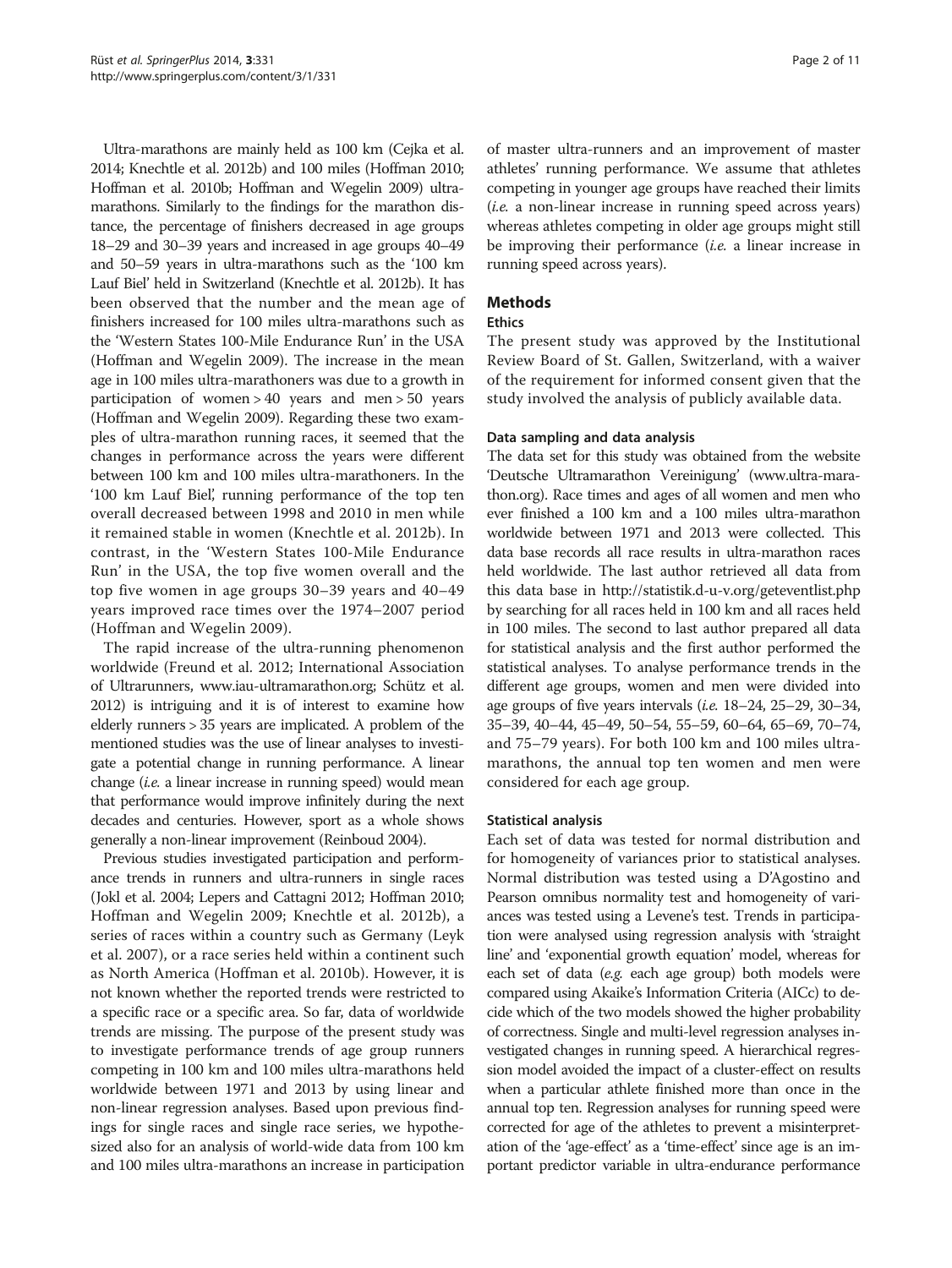such as 100 km ultra-marathon running (Knechtle et al. [2010a](#page-10-0)). Since the changes in endurance performance and sex differences in endurance performance are assumed to be non-linear (Reinboud [2004](#page-10-0)), we additionally calculated the non-linear regression. When the best-fit model was a non-linear (i.e. polynomial) regression, we compared the non-linear to the linear model using AIC and F-test in order to show which of the two models would be more appropriate to explain the trend of the data. Statistical analyses were performed using IBM SPSS Statistics (Version 22, IBM SPSS, Chicago, IL, USA), CurveExpert Professional (Version 2.0.3, Hyams D.G.) and GraphPad Prism (Version 6.01, GraphPad Software, La Jolla, CA, USA). Significance was accepted at  $P < 0.05$  (two-sided for t-tests). Data in the text and figures are given as mean ± standard deviation (SD).

### Results

The number of successful finishers increased exponentially in all age groups in 100 miles races for both women (Figure 1A) and men (Figure 1B) and also in 100 km races for both women (Figure 1C) and men (Figure 1D).

Figures [2](#page-3-0), [3](#page-4-0), [4,](#page-5-0) [5](#page-6-0) present the changes in running speed in 100 km and 100 miles for women and men. Table [1](#page-7-0) presents the trends of the changes and Table [2](#page-8-0) the absolute running speeds and the percent changes. In 100 km in women, running speed remained unchanged in age group 25–29 (Figure [2A](#page-3-0)), increased non-linearly in age groups 30–34 (Figure [2](#page-3-0)B), 35–39 (Figure [2](#page-3-0)C), 40–44 (Figure [2D](#page-3-0)), 45–49 (Figure [2E](#page-3-0)), 50–54 (Figure [2F](#page-3-0)), and 55–59 years (Figure [2G](#page-3-0)), but linearly in age group 60–64 years (Figure [2](#page-3-0)H). The highest percent increase in running speed was found in age group 30–34 years (Table [2\)](#page-8-0). In 100 km in men, running speed increased non-linearly in age groups 18–24 (Figure [3A](#page-4-0)), 25–29 (Figure [3](#page-4-0)B), 30–34 (Figure [3C](#page-4-0)), 35–39 (Figure [3](#page-4-0)D), 40–44 (Figure [3](#page-4-0)E), 45– 49 (Figure [3](#page-4-0)F), 50–54 (Figure [3](#page-4-0)G), 55–59 (Figure [3](#page-4-0)H), and 60–64 years (Figure [3I](#page-4-0)), but linearly in age groups 65–69 (Figure [5J](#page-6-0)), 70–74 (Figure [3](#page-4-0)K), and 75–79 years (Figure [3L](#page-4-0)). The highest percent increase occurred in age group 75–79 years (Table [2\)](#page-8-0).

In 100 miles in women, running speed increased in all age groups (Figure [4\)](#page-5-0). The increase was linear in 25–29 (Figure [4A](#page-5-0)) and 30–34 years (Figure [4B](#page-5-0)), non-linear in 35–39 (Figure [4](#page-5-0)C), 40–44 (Figure [4D](#page-5-0)), and 45–49 years (Figure [4](#page-5-0)E), but again linear in 50–54 (Figure [4F](#page-5-0)) and 55–59 years (Figure [4](#page-5-0)G). The highest percent change was found in age group 45–49 years (Table [2](#page-8-0)). For men in 100 miles, running speed increased linearly in 18–24 years (Figure [5](#page-6-0)A), non-linearly in 25–29 (Figure [5](#page-6-0)B), 30–34 (Figure [5](#page-6-0)C), 35–39 (Figure [5](#page-6-0)D), 40–44 (Figure [5E](#page-6-0)), and 45–49 years (Figure [5F](#page-6-0)), but again linearly in 50–54 (Figure [5G](#page-6-0)), 55–59 (Figure [5H](#page-6-0)), 60–64 (Figure [5I](#page-6-0)) and 65–69 years (Figure [5](#page-6-0)J). The highest percent change was found in age group 50–54 years (Table [2](#page-8-0)).

## **Discussion**

This study found that athletes in younger to middle age groups (i.e. <sup>25</sup>–35 to 50–65 years) depending upon sex and race distance seemed to have reached their limits due to a

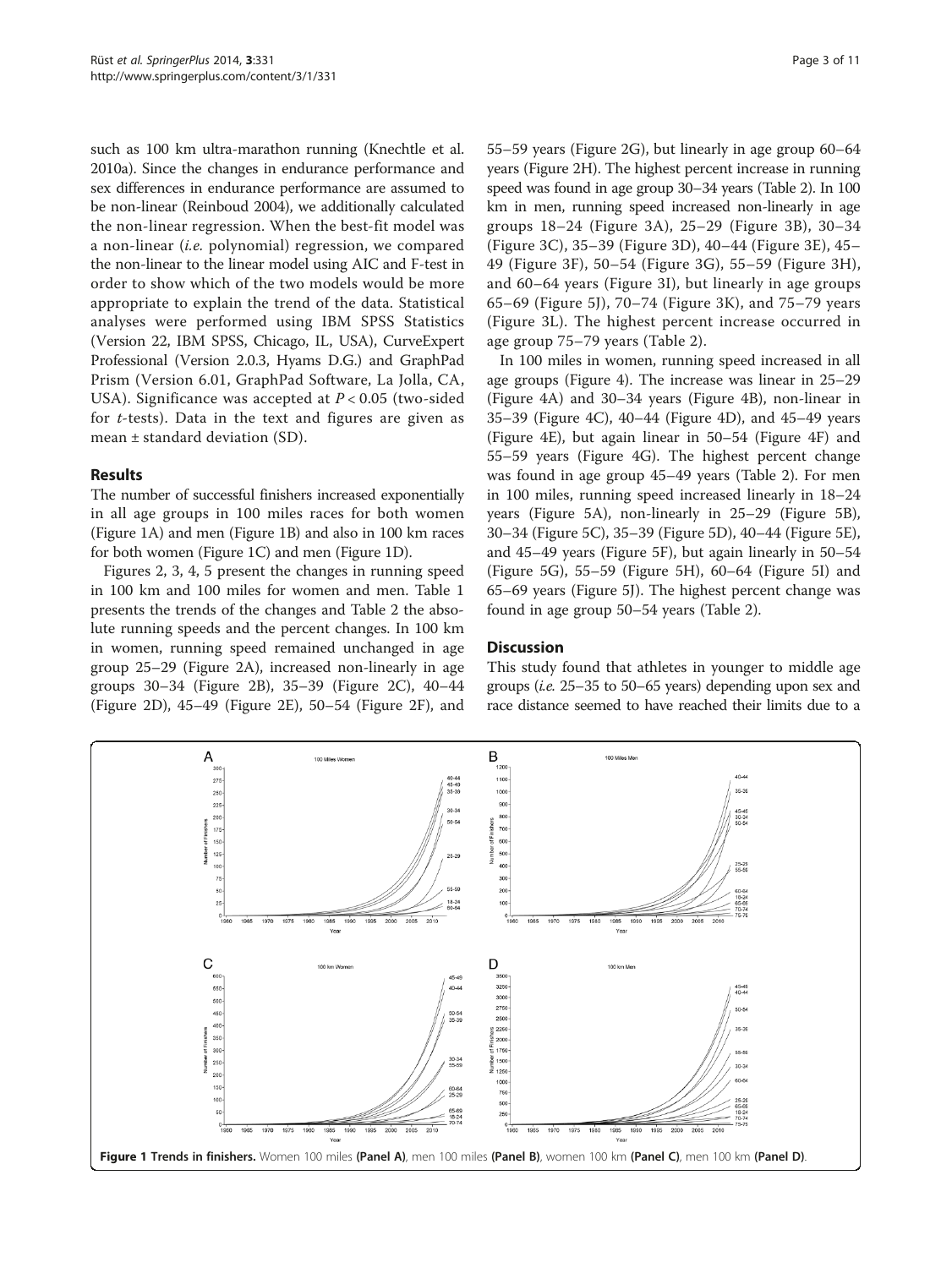<span id="page-3-0"></span>

non-linear increase in running speed whereas runners in older age groups (i.e. older than 50–65 years) depending upon sex and race distance might still improve their performance due to a linear increase in running speed. However, very young ultra-marathoners (i.e. younger than 25–35 years) might also still be improving their performance. This might especially be true for female (i.e. age groups  $25-29$  and  $30-34$  years) and male (i.e. age group 18–24 years) 100 miles ultra-marathoners.

## Increase in participation for all age groups in women and men

A first important finding was that the increase in both female and male finishers in 100 km ultra-marathons was due to an exponential increase in female and male finishers of all age groups. Similar findings have been reported for 100 miles ultra-marathons held in North America. Participation and performance trends in 100 miles ultra-marathons held in the USA such as the 'Western States 100-Mile Endurance Race' have been

investigated by Hoffman ([2010\)](#page-10-0) and Hoffman and Wegelin [\(2009](#page-10-0)). Between 1977 and 2008, a total of 32,352 finishes were achieved by 9,815 individuals (Hoffman et al. [2010b\)](#page-10-0). The annual number of races and the annual number of finishes increased exponentially through a combination of an increase in participation of runners > 40 years and an increase in participation of women (Hoffman et al. [2010b](#page-10-0)). Participation among runners > 40 years of age increased from less than 40% of the finishes prior to the mid-1980s to 65–70% of the finishes since 1996. In women, participation increased from practically no female starter in the late 1970s to nearly 20% since 2004 (Hoffman et al. [2010b;](#page-10-0) Hoffman and Wegelin [2009](#page-10-0)).

Age has been reported to be an important predictor variable for 100 km ultra-marathon race times in men (Knechtle et al. [2010a](#page-10-0)). In recent decades, a continuous increase in the number of 'older' participants in sporting events such as running, swimming, cycling, rowing, and weightlifting has been reported (Trappe [2001](#page-10-0)). The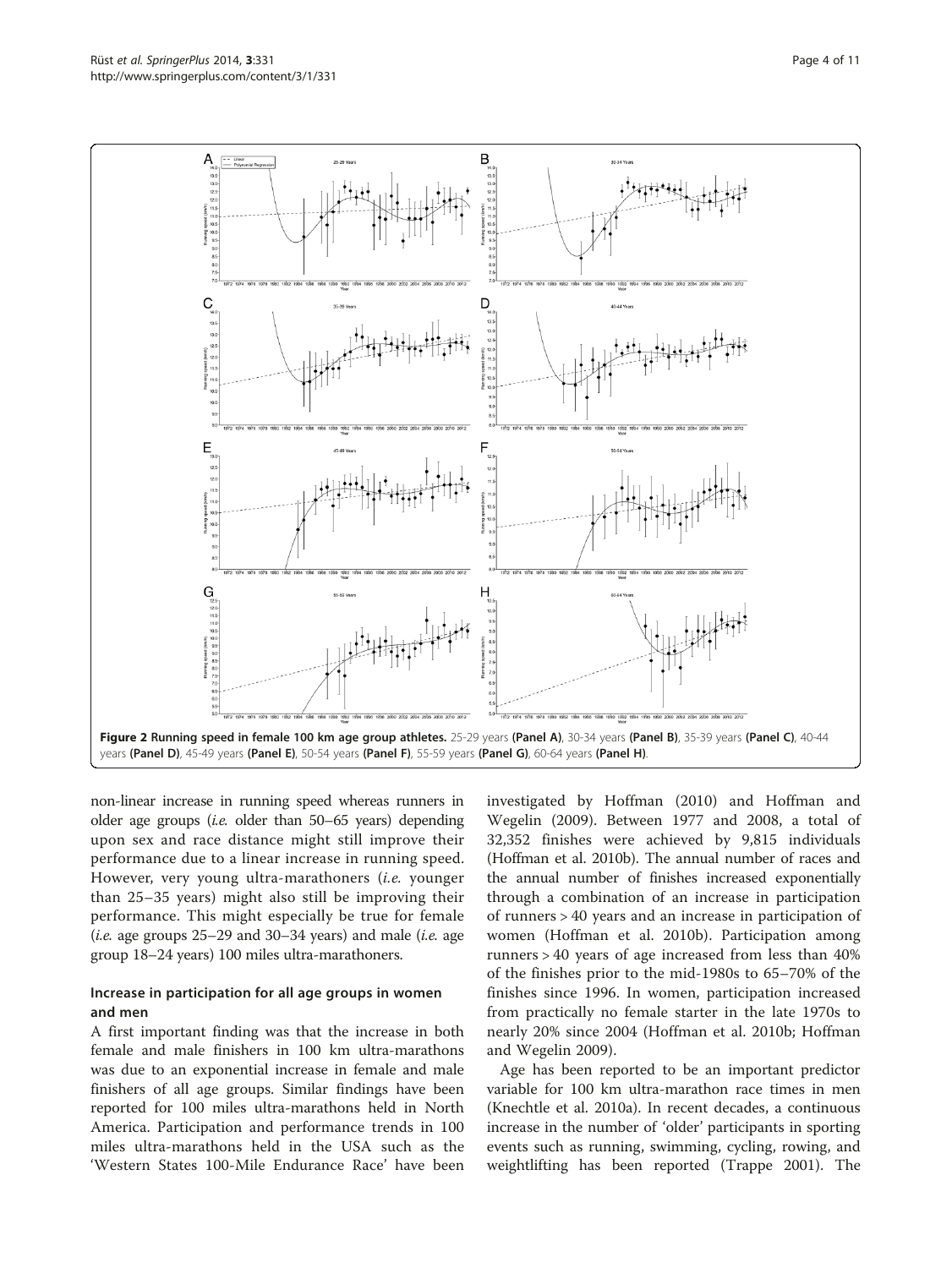<span id="page-4-0"></span>

aging society in the general population could provide a reason why the numbers of master runners increased. The number of older people in the general population increased in recent decades (Dini and Goldring [2008](#page-9-0);

Robine and Paccaud [2005](#page-10-0); Robine et al. [2003](#page-10-0); Savidan et al. [2010](#page-10-0); Wanner [2002\)](#page-10-0) and also the maximum life-span increased (Wilmoth et al. [2000\)](#page-10-0). These increases might be responsible for the growing number of master marathoners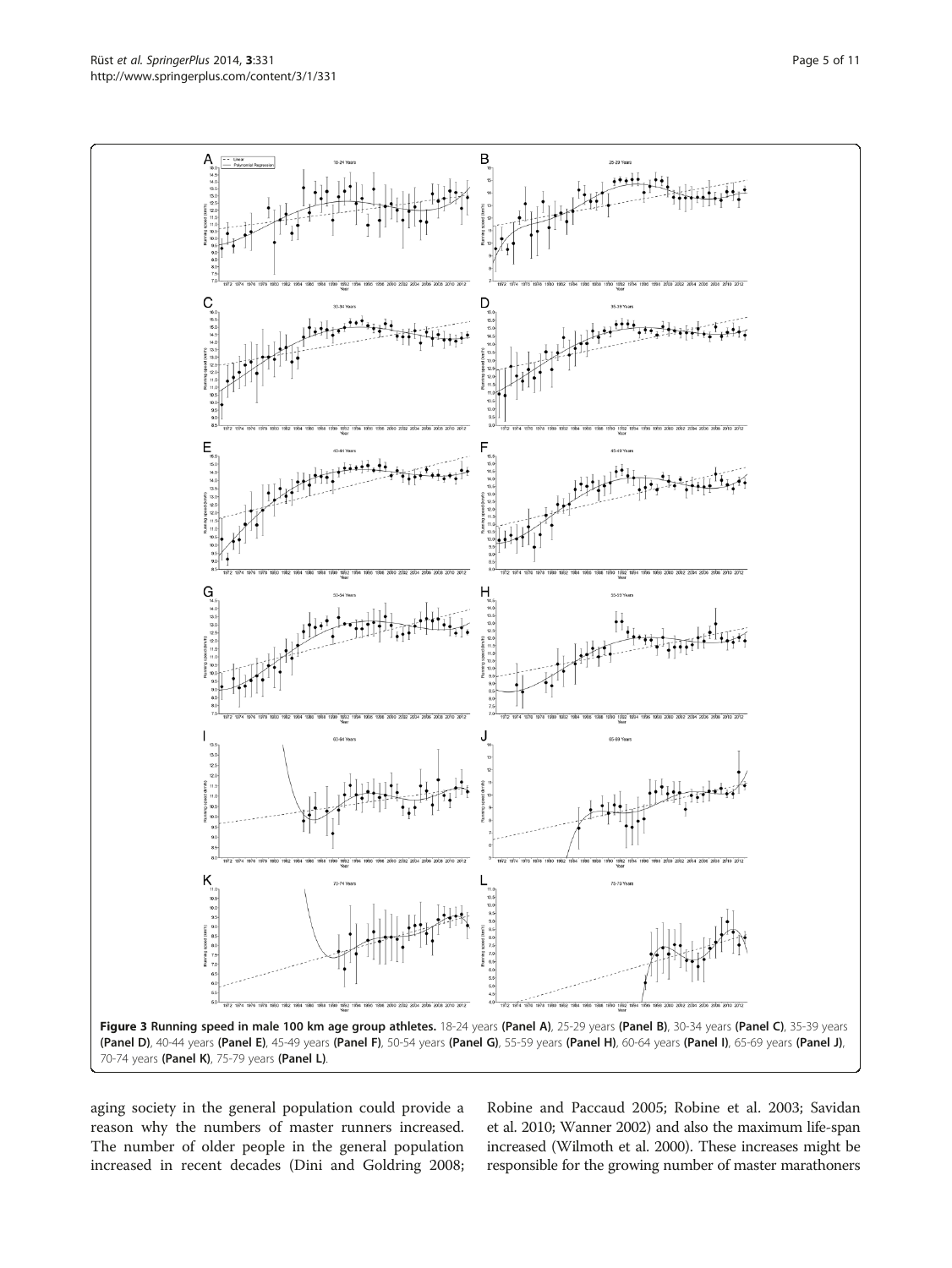<span id="page-5-0"></span>

(Lepers and Cattagni [2012\)](#page-10-0) and master ultra-marathoners (Zingg et al. [2013a, b](#page-10-0)). As the share of older people increased over the years in the general population, a higher number of master runners might have the opportunity to participate in sports such as running competitions. For example, Van Gool et al. ([2011\)](#page-10-0) investigated in the Netherlands between 1990 and 2007 whether an increase in life expectancy was associated with a decrease in physical activity limitations. They found that even though life expectancy increased, limitations of physical activity did not decrease. The gain of more years in life seemed to influence the number of potential master runners but did not appear to influence their level of physical activity.

Another explanation could be the fact that it is inherent to 'new' sport events. If 'new' sport events persist for more than a couple of years the participation rates will increase and - as the age of the athletes increases - so will the participation rate in older age groups. However, this was not the case in the longest inline race in Europe, the 'Inline 111' (Teutsch et al. [2013\)](#page-10-0) and one

of the first ultra-distance mountain bike races in the world, the 'Swiss Bike Masters' (Gloor et al. [2013](#page-10-0)). The 'Inline 111' had to stop after a few years of prosperity (Teutsch et al. [2013](#page-10-0)) and the 'Swiss Bike Masters' (Gloor et al. [2013](#page-10-0)) had to reduce the length of the race distance due to a decrease in participants most probably due to other mountain bike races held in the Alps.

### Improved performance in 100 km and 100 miles ultra-marathoners

A second important finding was that athletes in all age groups improved performance with the exception of female 100 km ultra-marathoners in age group 25–29 years. There was a non-linear increase in running speed in female 100 km ultra-marathoners in age groups 30–34 to 60–64 years, in male 100 km ultra-marathoners in age groups 18–24 to 60–64 years, in female 100 miles ultra-marathoners in age groups 35–39 to 45–49 years and in male 100 miles ultra-marathoners in age groups 25–29 to 45–49 years. In contrast, a linear increase in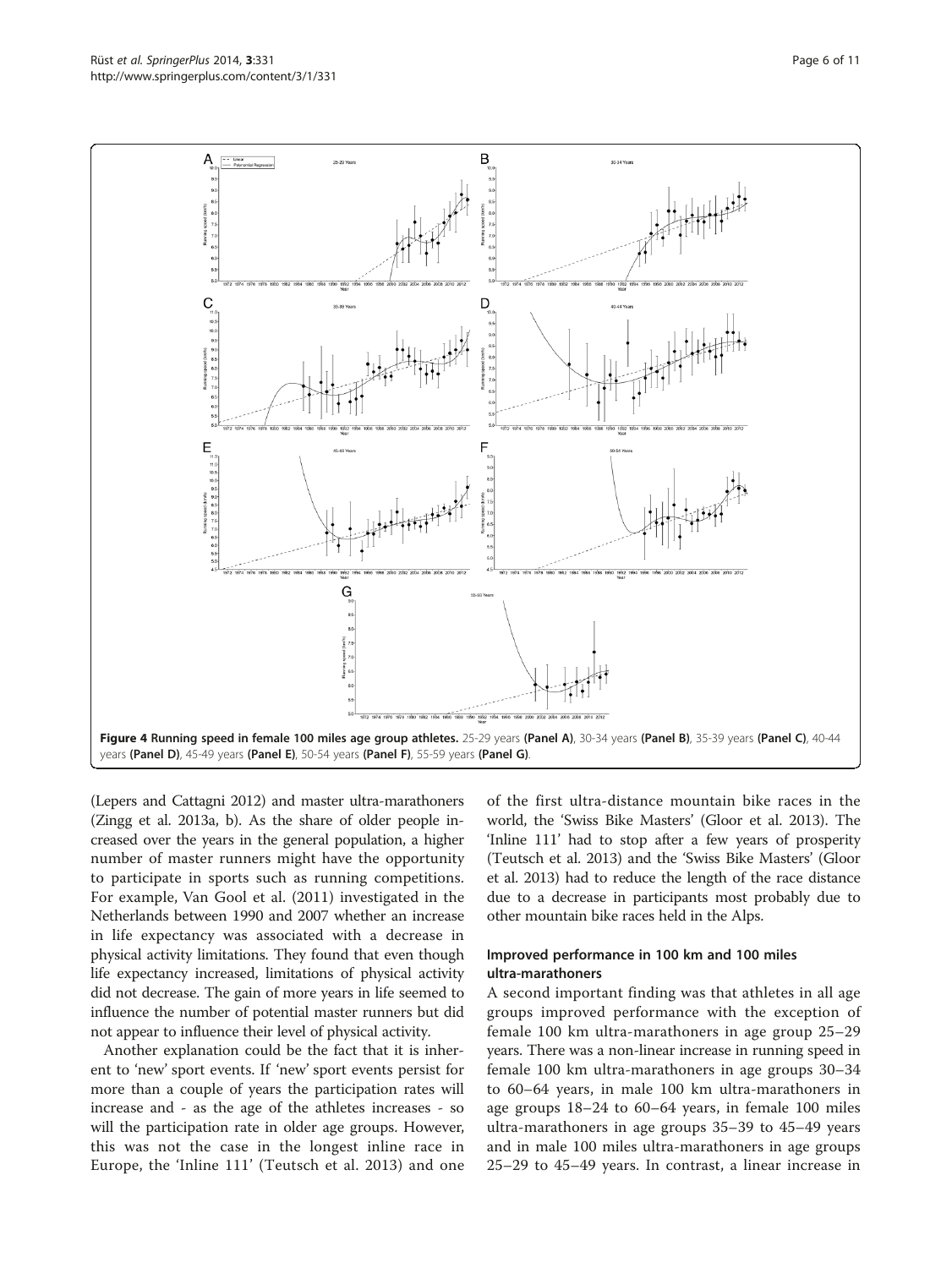<span id="page-6-0"></span>

running speed was found for female 100 km ultramarathoners in age group 60–64 years, for male 100 km ultra-marathoners in age groups 65–69 to 75–79 years, in female 100 miles ultra-marathoners in age groups 25–29, 30–34, 50–54 and 55–59 years and in male 100 miles ultra-marathoners in age groups 18–24, and 50–54 to 65–69 years. A non-linear increase in running speed suggests that athletes in these age groups seemed to have reached their limits in running performance. In 100 km races, more age groups showed a non-linear increase in running speed than in 100 miles races. Therefore, 100 km ultra-marathoners seemed rather to have

reached their limits in running speed compared to 100 miles ultra-marathoners. On the other side, 100 miles age group ultra-marathoners seemed to have still the possibility to improve their performance in the future due to the linear increase in running speed. This seems especially to be true for younger age group athletes  $(i.e.$ 18–24 years in men and 25–34 years in women) and older age group athletes (i.e. older than 50 years for both women and men).

Potential explanations for these disparate findings could be the longer race time in 100 miles  $(i.e. 161 km)$  ultramarathons (Hoffman and Wegelin [2009](#page-10-0)) compared to 100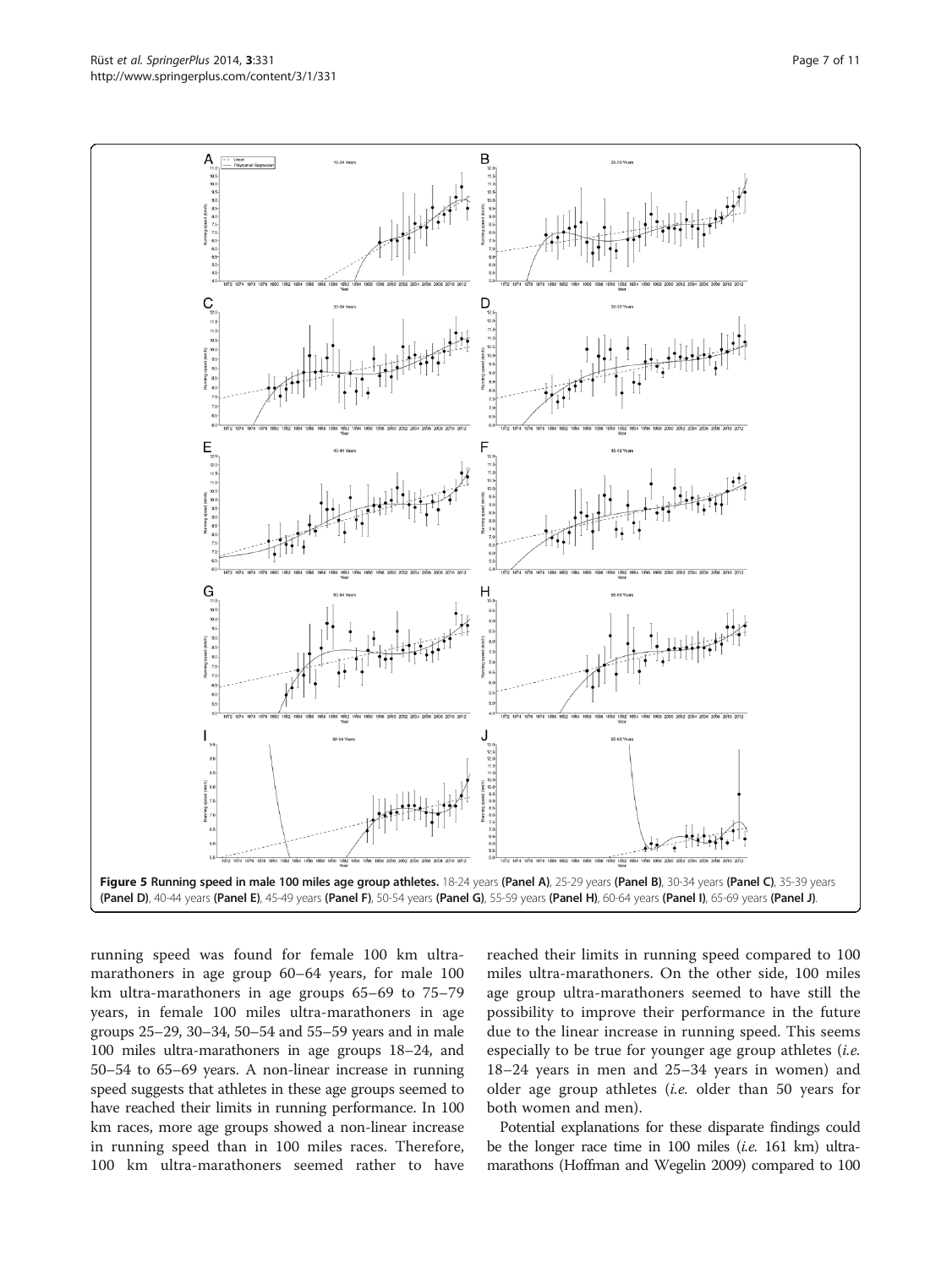<span id="page-7-0"></span>Table 1 Multi-level regression analyses for the changes in running speed of the annual ten fastest female and male age group finishers across years in 100 km and 100 miles after correction for multiple finishes and age of athletes with multiple finishes

|                 | ß     | р       | Trend of the change<br>across years                        |
|-----------------|-------|---------|------------------------------------------------------------|
| 100 km women    |       |         |                                                            |
| 25-29 years     | 0.015 | 0.167   | no change                                                  |
| 30–34 years     | 0.070 | < 0.001 | non-linear polynomial<br>regression 5 <sup>th</sup> degree |
| 35-39 years     | 0.051 | < 0.001 | non-linear polynomial<br>regression 5 <sup>th</sup> degree |
| 40-44 years     | 0.056 | < 0.001 | non-linear polynomial<br>regression 5 <sup>th</sup> degree |
| 45-49 years     | 0.031 | < 0.001 | non-linear polynomial<br>regression 4 <sup>th</sup> degree |
| 50-54 years     | 0.027 | < 0.001 | non-linear polynomial<br>regression 5 <sup>th</sup> degree |
| 55–59 years     | 0.098 | < 0.001 | non-linear polynomial<br>regression 3rd degree             |
| 60–64 years     | 0.098 | < 0.001 | linear                                                     |
| 100 km men      |       |         |                                                            |
| 18-24 years     | 0.056 | < 0.001 | non-linear polynomial<br>regression 5 <sup>th degree</sup> |
| 25–29 years     | 0.085 | < 0.001 | non-linear polynomial<br>regression 6 <sup>th</sup> degree |
| 30-34 years     | 0.068 | < 0.001 | non-linear polynomial<br>regression 4 <sup>th</sup> degree |
| 35–39 years     | 0.077 | < 0.001 | non-linear polynomial<br>regression 4 <sup>th</sup> degree |
| 40–44 years     | 0.089 | < 0.001 | non-linear polynomial<br>regression 4 <sup>th</sup> degree |
| 45–49 years     | 0.092 | < 0.001 | non-linear polynomial<br>regression 4 <sup>th</sup> degree |
| 50-54 years     | 0.092 | < 0.001 | non-linear polynomial<br>regression 4 <sup>th</sup> degree |
| 55–59 years     | 0.076 | < 0.001 | non-linear polynomial<br>regression 4 <sup>th</sup> degree |
| 60-64 years     | 0.041 | < 0.001 | non-linear polynomial<br>regression 4 <sup>th</sup> degree |
| 65–69 years     | 0.104 | < 0.001 | linear                                                     |
| 70-74 years     | 0.088 | < 0.001 | linear                                                     |
| 75-79 years     | 0.107 | < 0.001 | linear                                                     |
| 100 miles women |       |         |                                                            |
| 25-29 years     | 0.175 | < 0.001 | linear                                                     |
| 30-34 years     | 0.090 | < 0.001 | linear                                                     |
| 35-39 years     | 0.091 | < 0.001 | non-linear polynomial<br>regression 3rd degree             |
| 40-44 years     | 0.074 | < 0.001 | non-linear polynomial<br>regression 3rd degree             |
| 45-49 years     | 0.093 | < 0.001 | non-linear polynomial<br>regression 4 <sup>th</sup> degree |
| 50-54 years     | 0.094 | < 0.001 | linear                                                     |

Table 1 Multi-level regression analyses for the changes in running speed of the annual ten fastest female and male age group finishers across years in 100 km and 100 miles after correction for multiple finishes and age of athletes with multiple finishes (Continued)

| 55-59 years   | 0.052 | 0.005   | linear                                                     |
|---------------|-------|---------|------------------------------------------------------------|
| 100 miles men |       |         |                                                            |
| $18-24$ years | 0.199 | < 0.001 | linear                                                     |
| 25-29 years   | 0.057 | < 0.001 | non-linear polynomial<br>regression 5 <sup>th</sup> degree |
| 30-34 years   | 0.064 | < 0.001 | non-linear polynomial<br>regression 4 <sup>th</sup> degree |
| 35-39 years   | 0.070 | < 0.001 | non-linear polynomial<br>regression 4 <sup>th</sup> degree |
| 40-44 years   | 0.097 | < 0.001 | non-linear polynomial<br>regression 5 <sup>th</sup> degree |
| 45-49 years   | 0.082 | < 0.001 | non-linear polynomial<br>regression 4 <sup>th</sup> degree |
| 50–54 years   | 0.069 | < 0.001 | linear                                                     |
| 55-59 years   | 0.068 | < 0.001 | linear                                                     |
| 60-64 years   | 0.051 | < 0.001 | linear                                                     |
| 65-69 years   | 0.087 | < 0.001 | linear                                                     |

The trend of the regression (linear or non-linear) is also inserted.

km ultra-marathons (Knechtle et al. [2012b\)](#page-10-0) and differences in anthropometry and physiology between female and male ultra-marathoners (Hoffman [2008](#page-10-0)). The fastest 100 km race times are 6:13:33 h:min:sec for men, set in 1998 by Takahiro Sunada, and 6:33:11 h:min:sec for women, set in 2000 by Tomoe Abe (IAAF Athletics, [www.iaaf.org](http://www.iaaf.org)). For 100 miles, the fastest race times in road running was achieved for men by Andy Jones in 1997 with 12:05:43 h:min:sec and for women by Ann Trason in 1991 with 13:47:41 h:min:sec (44). The 100 miles are 61 km longer than the 100 km (61%), the difference in the world's best times between 100 km and 100 miles are 347 min for men (47.9%) and 434 min for women (52.5%). The difference between the fastest 100 km race times for women and men was 20 min (4%), but 102 min (14.1%) for the 100 miles race times. In other terms, the 61 km longer race distance in the 100 miles increased the sex difference in performance in the world's fastest race time by 10%.

Regarding anthropometric characteristics, it has been shown that female ultra-marathoners have a lower skeletal muscle mass and a higher percent body fat (Knechtle et al. [2010b](#page-10-0)) compared to male ultra-marathoners (Knechtle et al. [2011d](#page-10-0)). Since low body fat has been reported to be associated with faster ultra-marathon race times (Rüst et al. [2012](#page-10-0)) and ultra-marathon running is associated with a decrease in skeletal muscle mass (Knechtle et al. [2012a](#page-10-0)), men seemed to have an advantage for the 100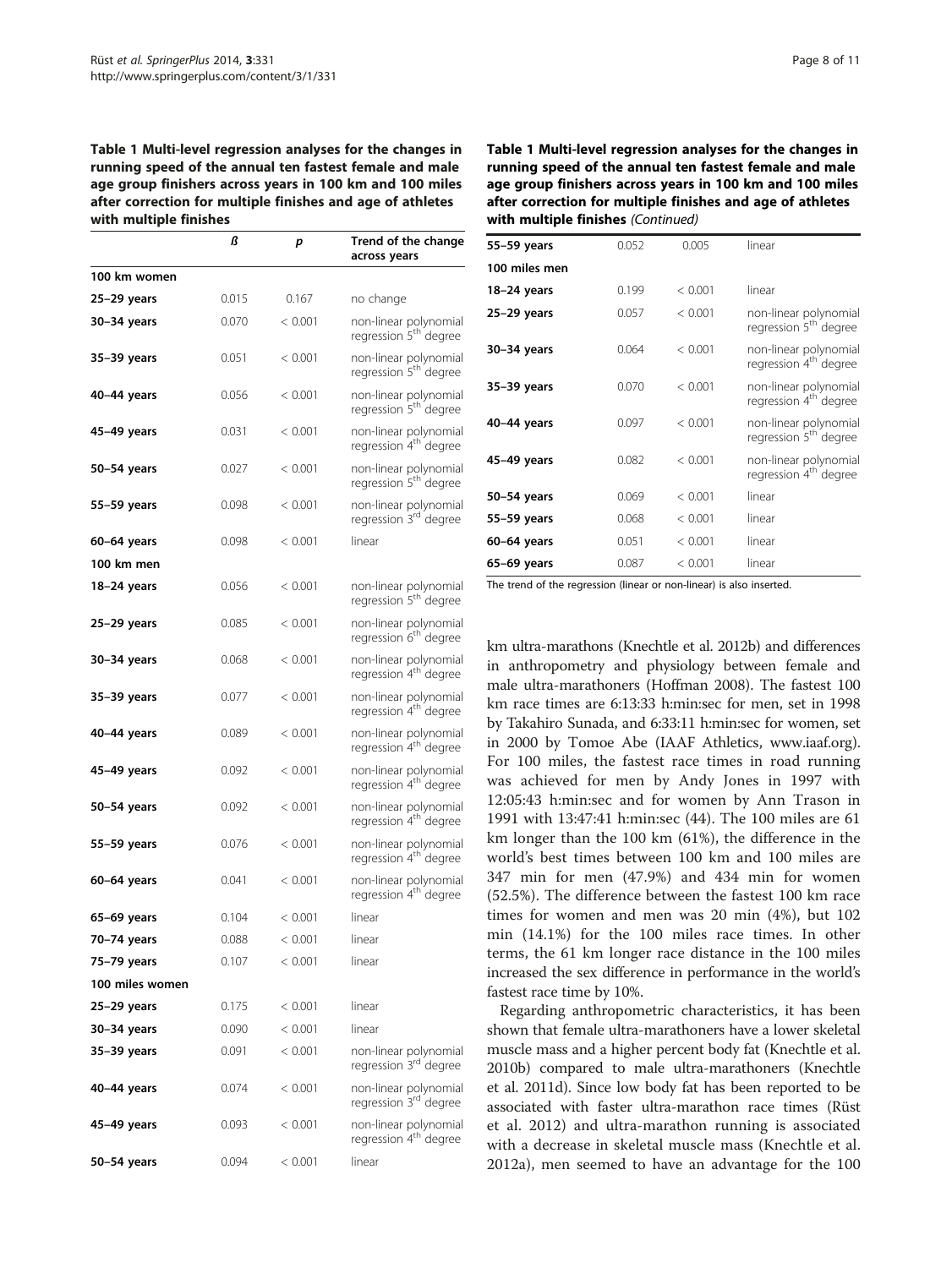|                 | Running speed of the annual ten<br>fastest at the start of the period (km/h) | Running speed of the annual ten fastest<br>at the end of the period (2013) (km/h) | Percent<br>change (%) |
|-----------------|------------------------------------------------------------------------------|-----------------------------------------------------------------------------------|-----------------------|
| 100 km women    |                                                                              |                                                                                   |                       |
| $25-29$ years   | $9.73 \pm 2.32$ (1985)                                                       | $12.56 \pm 0.18$                                                                  | 29.1                  |
| $30-34$ years   | $8.40 \pm 1.02$ (1985)                                                       | $12.60 \pm 0.60$                                                                  | 50.0                  |
| 35-39 years     | $10.83 \pm 0.99$ (1985)                                                      | $12.43 \pm 0.27$                                                                  | 14.7                  |
| 40-44 years     | $10.20 \pm 1.03$ (1982)                                                      | $12.21 \pm 0.35$                                                                  | 19.7                  |
| 45-49 years     | $9.76 \pm 1.26$ (1984)                                                       | $11.60 \pm 0.19$                                                                  | 18.8                  |
| 50-54 years     | $9.84 \pm 1.10$ (1987)                                                       | $10.85 \pm 0.45$                                                                  | 10.3                  |
| 55-59 years     | $7.63 \pm 1.66$ (1989)                                                       | $10.48 \pm 0.49$                                                                  | 37.3                  |
| $60-64$ years   | $9.25 \pm 0.60$ (1996)                                                       | $9.71 \pm 0.66$                                                                   | 4.9                   |
| 100 km men      |                                                                              |                                                                                   |                       |
| 18-24 years     | $9.30 \pm 0.65$ (1971)                                                       | $12.89 \pm 1.20$                                                                  | 38.6                  |
| $25-29$ years   | $9.56 \pm 1.79$ (1971)                                                       | $14.25 \pm 0.30$                                                                  | 49.1                  |
| $30-34$ years   | $9.86 \pm 0.96$ (1971)                                                       | $14.48 \pm 0.23$                                                                  | 46.8                  |
| 35-39 years     | $10.93 \pm 1.47$ (1971)                                                      | $14.56 \pm 0.28$                                                                  | 33.2                  |
| 40-44 years     | $10.37 \pm 1.29$ (1971)                                                      | $14.56 \pm 0.25$                                                                  | 40.4                  |
| 45-49 years     | $9.93 \pm 0.81$ (1971)                                                       | $13.73 \pm 0.34$                                                                  | 38.3                  |
| 50-54 years     | $9.18 \pm 0.81$ (1971)                                                       | $12.53 \pm 0.16$                                                                  | 36.5                  |
| 55-59 years     | $8.92 \pm 1.41$ (1974)                                                       | $11.82 \pm 0.42$                                                                  | 32.5                  |
| 60-64 years     | $9.80 \pm 0.53$ (1985)                                                       | $11.22 \pm 0.29$                                                                  | 14.5                  |
| $65-69$ years   | $7.35 \pm 1.66$ (1985)                                                       | $10.75 \pm 0.34$                                                                  | 46.3                  |
| 70-74 years     | $7.67 \pm 0.90$ (1991)                                                       | $9.07 \pm 0.70$                                                                   | 18.3                  |
| 75-79 years     | $5.21 \pm 0.46$ (1996)                                                       | $7.99 \pm 0.38$                                                                   | 53.4                  |
| 100 miles women |                                                                              |                                                                                   |                       |
| $25-29$ years   | $6.65 \pm 1.05$ (2001)                                                       | $8.58 \pm 0.68$                                                                   | 29.0                  |
| 30-34 years     | $6.21 \pm 0.57$ (1995)                                                       | $8.61 \pm 0.52$                                                                   | 38.6                  |
| 35-39 years     | $7.07 \pm 1.29$ (1985)                                                       | $9.00 \pm .090$                                                                   | 27.3                  |
| 40-44 years     | $7.69 \pm 1.56$ (1983)                                                       | $8.58 \pm 0.28$                                                                   | 11.6                  |
| 45-49 years     | $6.77 \pm 1.39$ (1989)                                                       | $9.58 \pm 0.69$                                                                   | 41.5                  |
| 50-54 years     | $6.09 \pm 1.16$ (1996)                                                       | $8.00 \pm 0.23$                                                                   | 31.4                  |
| 55-59 years     | $6.03 \pm 0.58$ (2001)                                                       | $6.40 \pm 0.32$                                                                   | 6.1                   |
| 100 miles men   |                                                                              |                                                                                   |                       |
| 18-24 years     | $6.38 \pm 0.94$ (1998)                                                       | $8.51 \pm 0.72$                                                                   | 33.4                  |
| $25-29$ years   | $7.86 \pm 1.02$ (1979)                                                       | $10.49 \pm 1.16$                                                                  | 33.5                  |
| 30-34 years     | $7.98 \pm 0.73$ (1979)                                                       | $10.46 \pm 0.56$                                                                  | 31.1                  |
| 35-39 years     | $7.86 \pm 0.55$ (1979)                                                       | $9.71 \pm 3.54$                                                                   | 23.5                  |
| 40-44 years     | $7.62 \pm 0.95$ (1979)                                                       | $11.32 \pm 0.51$                                                                  | 48.5                  |
| 45-49 years     | $7.39 \pm 0.93$ (1979)                                                       | $10.06 \pm 0.75$                                                                  | 36.1                  |
| 50-54 years     | $5.98 \pm 0.61$ (1982)                                                       | $9.67 \pm 0.53$                                                                   | 61.7                  |
| 55-59 years     | $6.57 \pm 0.77$ (1986)                                                       | $8.76 \pm 0.49$                                                                   | 33.3                  |
| $60-64$ years   | $6.45 \pm 0.42$ (1996)                                                       | $8.24 \pm 0.77$                                                                   | 27.7                  |
| $65-69$ years   | $5.64 \pm 0.21$ (1996)                                                       | $6.33 \pm 0.51$                                                                   | 12.2                  |

### <span id="page-8-0"></span>Table 2 Running speed of the annual ten fastest at the start and at the end of the investigated period for women and men in 100 km and 100 miles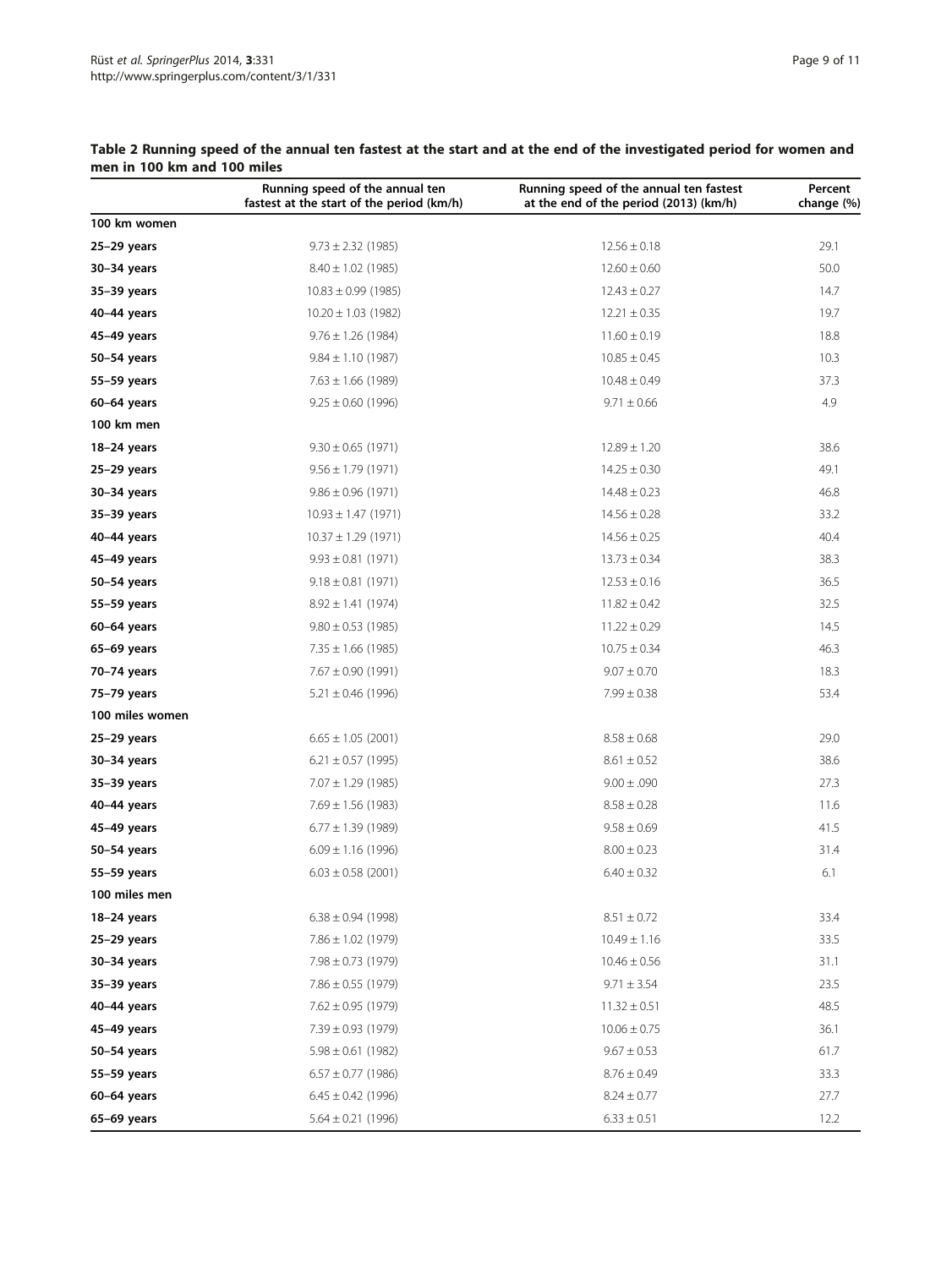<span id="page-9-0"></span>miles distance as the longer ultra-marathon distance compared to the 100 km distance.

Another explanation could be methodical aspect that the annual top ten athletes for each age group were analysed. Regarding the 100 km races, ten and more men were already in 1971 considered for nearly all age groups. For women in 100 km races, however, for the first time at least ten women finished in 1982 in age group 40–44 years. It becomes even more obvious for 100 miles races where in 1983 for the first time at least ten women finished in any age group (35–39 years) and in 1979 where at least ten men finished in age groups 25–29 to 45–49 years. The later appearance of ten and more age group finishers in 100 miles ultra-marathons might explain that more age group athletes showed a linear increase in running speed in 100 miles. The inclusion of a fixed number such as the annual top twenty (Lepers and Cattagni [2012\)](#page-10-0) or annual top fifty (Jokl et al. [2004](#page-10-0)) for each age group in marathoners or the annual top ten for each age group in ultra-marathoners (Knechtle et al. [2012b\)](#page-10-0) might lead to a selection bias. An analysis with the inclusion of all recorded finishers for each age group might omit a potential selection bias and may lead to different results.

It is important to mention that participation in master ultra-marathoners increased and they were able to improve their performance although it is known that more master runners become injured than younger runners and more master runners suffered multiple injuries than younger runners (McKean et al. [2006](#page-10-0)) which might limit their performance. The prevalence of soft-tissue-type injuries to the calf, Achilles tendon, and hamstrings was greater in master runners than in younger runners whereas younger runners suffered more knee and leg injuries than masters runners (McKean et al. [2006\)](#page-10-0). Although running more times per week increased the risk of injury for both younger and master runners (McKean et al. [2006](#page-10-0)) and overuse injuries of the lower limbs became more common in master runners (Fields 2011), master runners were able to improve performance across years. This was most probably due to differences in training (e.g. training intensities) between younger and master runners (McKean et al. [2006\)](#page-10-0). Master runners may have increased running volume and running intensity. Indeed, a training distance < 40 km a week was predictive for future calf injuries and regular interval training was predictive for future knee injuries (Van Middelkoop et al. [2008\)](#page-10-0).

#### Strengths, limitations and implications for future research

The strength of this worldwide study is the large data set including all finishers in 100 km and 100 mile ultramarathons held between 1971 and 2013 and the comparison between linear and non-linear regressions. However, some races might not have been recorded in [www.ultra-marathon.](http://www.ultra-marathon.org) [org](http://www.ultra-marathon.org) but the largest 100 km and 100 miles ultra-marathons

were all listed. This cross-sectional data analysis suffers some limitations since variables such as training (Knechtle et al. [2012a\)](#page-10-0), anthropometric characteristics (Hoffman [2008](#page-10-0); Rüst et al. [2012;](#page-10-0) Gianoli et al. [2012;](#page-10-0) Hoffman et al. [2010a](#page-10-0)), previous experience (Knechtle et al. [2010c](#page-10-0); Knechtle et al. [2011a, b, c](#page-10-0)), motivation (Hodge et al. [2008](#page-10-0); Krouse et al. [2011;](#page-10-0) Ruiz-Juan and Zarauz [2012\)](#page-10-0), demographic characteristics (Hoffman and Fogard [2012\)](#page-10-0), nationality (Cejka et al. 2014) and performance-limiting factors (Hoffman and Fogard [2011](#page-10-0)) were not included. The selection of the annual top ten for each age group might lead to a selection bias due to low numbers of finisher in the early years of ultra-marathon running. Future studies might include all recorded finishers for each age group.

#### Conclusions

The number of successful finishers increased exponentially in all age groups in 100 km and 100 miles ultra-marathons in both women and men. Athletes in younger to middle age groups (*i.e.*  $25-35$  to  $50-65$  years depending upon sex and distance) seemed to have reached their limits in performance due to a non-linear increase in running speed whereas runners in very young  $(i.e.$  younger than <sup>25</sup>–35 years) and older age groups (i.e. older than 50– 65 years depending upon sex and distance) might still improve their performance due to a linear increased in running speed. In 100 miles, especially younger athletes (*i.e.*  $18-24$  years in men and  $25-34$  years in women) and older athletes (i.e. older than 50 years for both women and men) might still have the possibility to improve their performance in the near future. Overall, the faster race times over the last 30 years are a result of all top ten finishers getting faster.

#### Competing interests

The authors declare that they have no competing interests.

#### Authors' contributions

CR performed the statistical analyses and drafted the manuscript, CR, TR and RL participated in the design of the study and helped to draft the manuscript, BK collected all data, helped in interpretation of the results and drafting the manuscript, MZ prepared the data for statistical analysis. All authors read and approved the final manuscript.

#### Received: 23 May 2014 Accepted: 26 June 2014 Published: 1 July 2014

#### References

- Cejka N, Rüst CA, Lepers R, Onywera V, Rosemann T, Knechtle B (2014) Participation and performance trends in 100-km ultra-marathons worldwide. J Sports Sci 32:354–366
- Dini E, Goldring S (2008) Estimating the changing population of the 'oldest old'. Popul Trends 132:8–16
- Fields KB (2011) Running injuries changing trends and demographics. Curr Sports Med Rep 10:299–303
- Freund W, Faust S, Birklein F, Gaser C, Wunderlich AP, Mueller M, Billich C, Juchems MS, Schmitz BL, Groen G, Schuetz UH (2012) Substantial and reversible brain gray matter reduction but no acute brain lesions in ultramarathon runners: experience from the TransEurope-FootRace Project. BMC Med 10:170